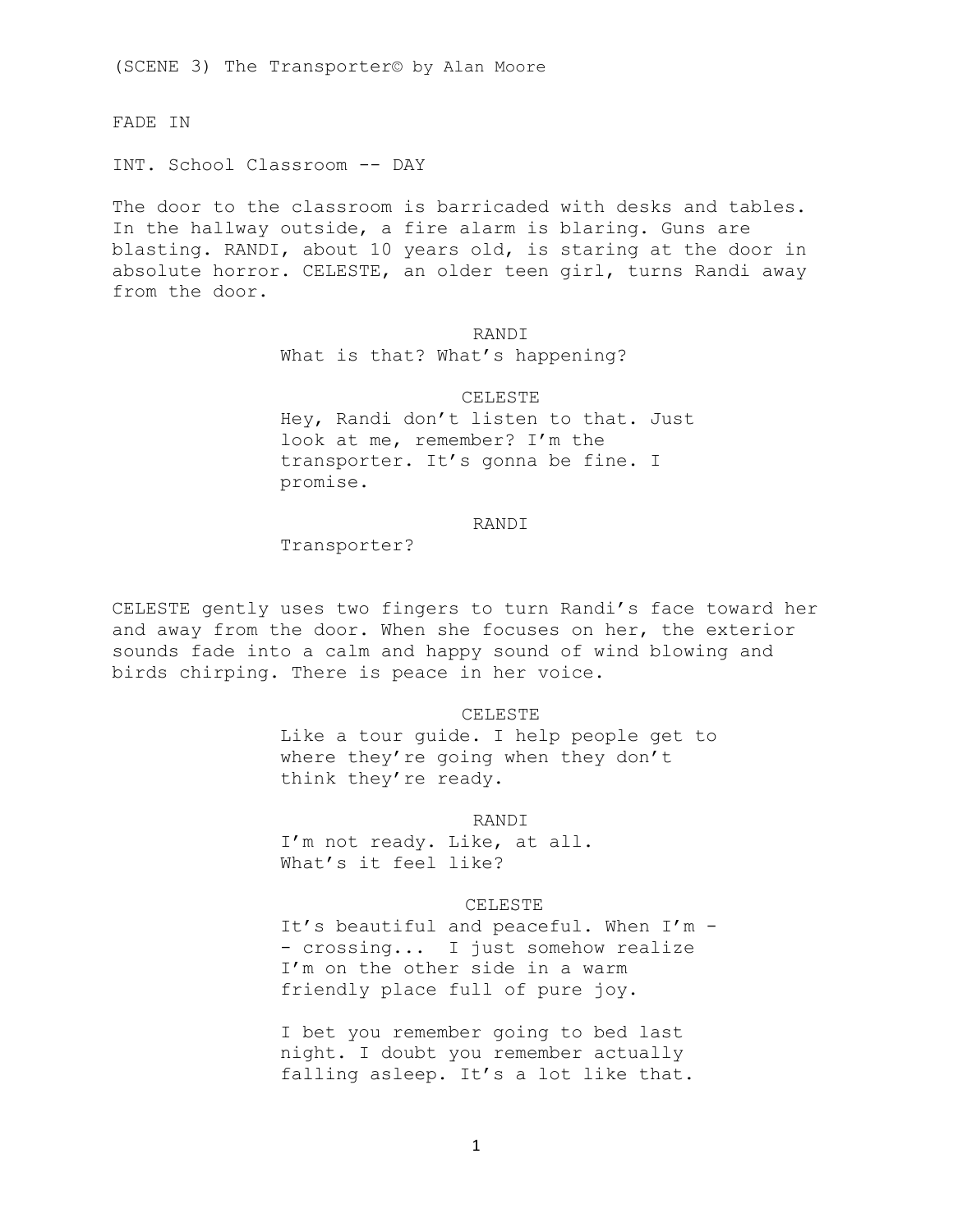RANDI

So it doesn't hurt?

CELESTE

If it does, it goes away almost immediately. You won't remember it anyway. Are you scared?

Randi nods. Celeste gives her a hug. Randi glances at the door and immediately the peaceful sounds fade. The ugly reality is loud and horrific. The fighting on the other side of the wall is growing intense.

Every time Randi diverts her attention away, Celeste tries quickly to redirect the focus back to just the two of them. The peaceful wind and the birds chirp again.

RANDI

Celeste, are you an angel?

CELESTE My mother thinks I am an angel.

RANDI

Have you ever met God? Like in real life?

### CELESTE

One day I will. We all will. For now, I think God just wants me to be a friend to the people who need a friend the most.

### RANDI

I'm new at this school. I don't have any friends here. Except for you.

# CELESTE

Well, you're the only reason I'm here.

# RANDI

You'll go with me but then you'll come back and do it again? To help other kids?

### CELESTE

That's right.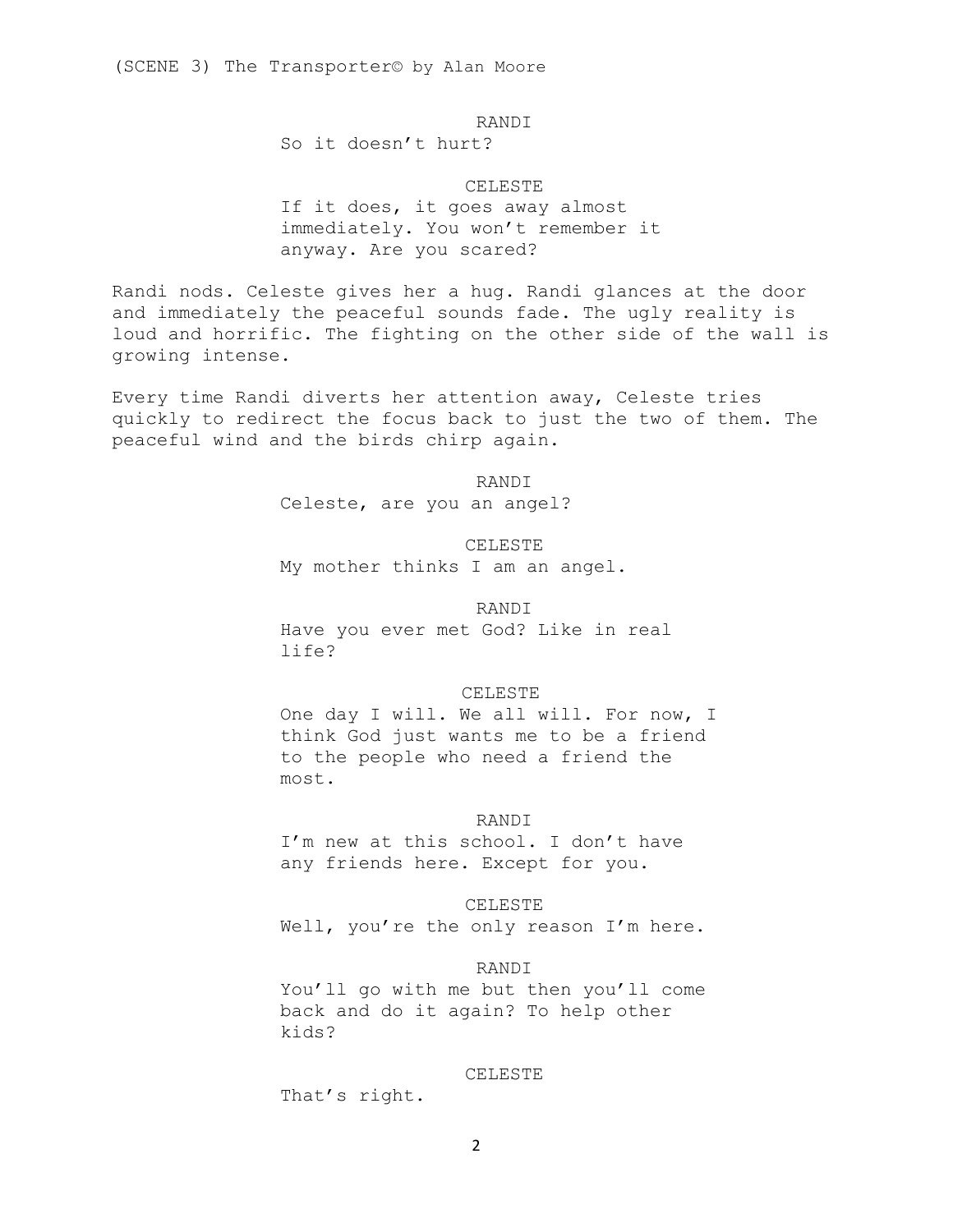# RANDI

When you come back will you help Tommy? Sometimes people are mean to him. He is a little bit fat. I saw him go hide in

# RANDI (CONT)

the bathroom after the bad man came in the building. I bet he is scared and needs a friend.

### CELESTE

If I can, I will. It's time for us to go now.

Randi kneels on the floor with her back to the door. Celeste is on her knees in front of Randi. She has a clear view of the door.

> CELESTE (CONT) Randi, hold my hands and look only at me.

Soon everything is wonderful.

Everything.

Don't look away no matter what you hear or see.

The barricade at the door begins to tumble. An armed intruder pushes his way onto the room. He is blurred in the background, but he approaches behind Randi in slo-motion.

> CELESTE (CONT) Breathe Randi. Just Breathe. Keep looking at me. Ready?

The gunman raises his weapon and...

FADE TO BLACK

RANDI (a voiceover) Everything is ok. Oh it's beautiful!